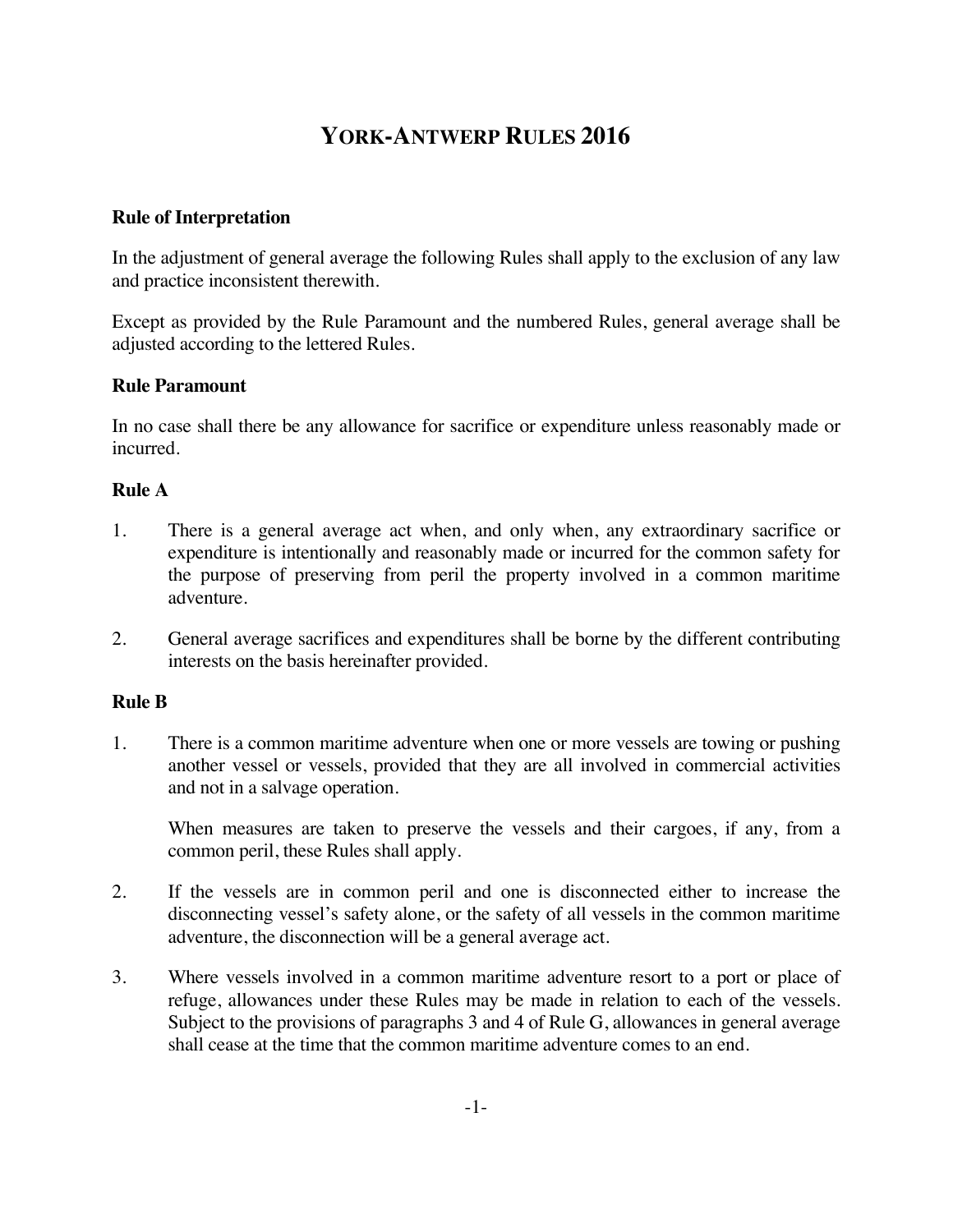### **Rule C**

- 1. Only such losses, damages or expenses which are the direct consequence of the general average act shall be allowed as general average.
- 2. In no case shall there be any allowance in general average for losses, damages or expenses incurred in respect of damage to the environment or in consequence of the escape or release of pollutant substances from the property involved in the common maritime adventure.
- 3. Demurrage, loss of market, and any loss or damage sustained or expense incurred by reason of delay, whether on the voyage or subsequently, and any indirect loss whatsoever, shall not be allowed as general average.

### **Rule D**

Rights to contribution in general average shall not be affected, though the event which gave rise to the sacrifice or expenditure may have been due to the fault of one of the parties to the common maritime adventure, but this shall not prejudice any remedies or defences which may be open against or to that party in respect of such fault.

### **Rule E**

- 1. The onus of proof is upon the party claiming in general average to show that the loss or expense claimed is properly allowable as general average.
- 2. All parties to the common maritime adventure shall, as soon as possible, supply particulars of value in respect of their contributory interest and, if claiming in general average, shall give notice in writing to the average adjuster of the loss or expense in respect of which they claim contribution, and supply evidence in support thereof.
- 3. Failing notification, or if any party does not supply particulars in support of a notified claim, within 12 months of the termination of the common maritime adventure or payment of the expense, the average adjuster shall be at liberty to estimate the extent of the allowance on the basis of the information available to the adjuster. Particulars of value shall be provided within 12 months of the termination of the common maritime adventure, failing which the average adjuster shall be at liberty to estimate the contributory value on the same basis. Such estimates shall be communicated to the party in question in writing. Estimates may only be challenged within two months of receipt of the communication and only on the grounds that they are manifestly incorrect.
- 4. Any party to the common maritime adventure pursuing a recovery from a third party in respect of sacrifice or expenditure claimed in general average, shall so advise the average adjuster and, in the event that a recovery is achieved, shall supply to the average adjuster full particulars of the recovery within two months of receipt of the recovery.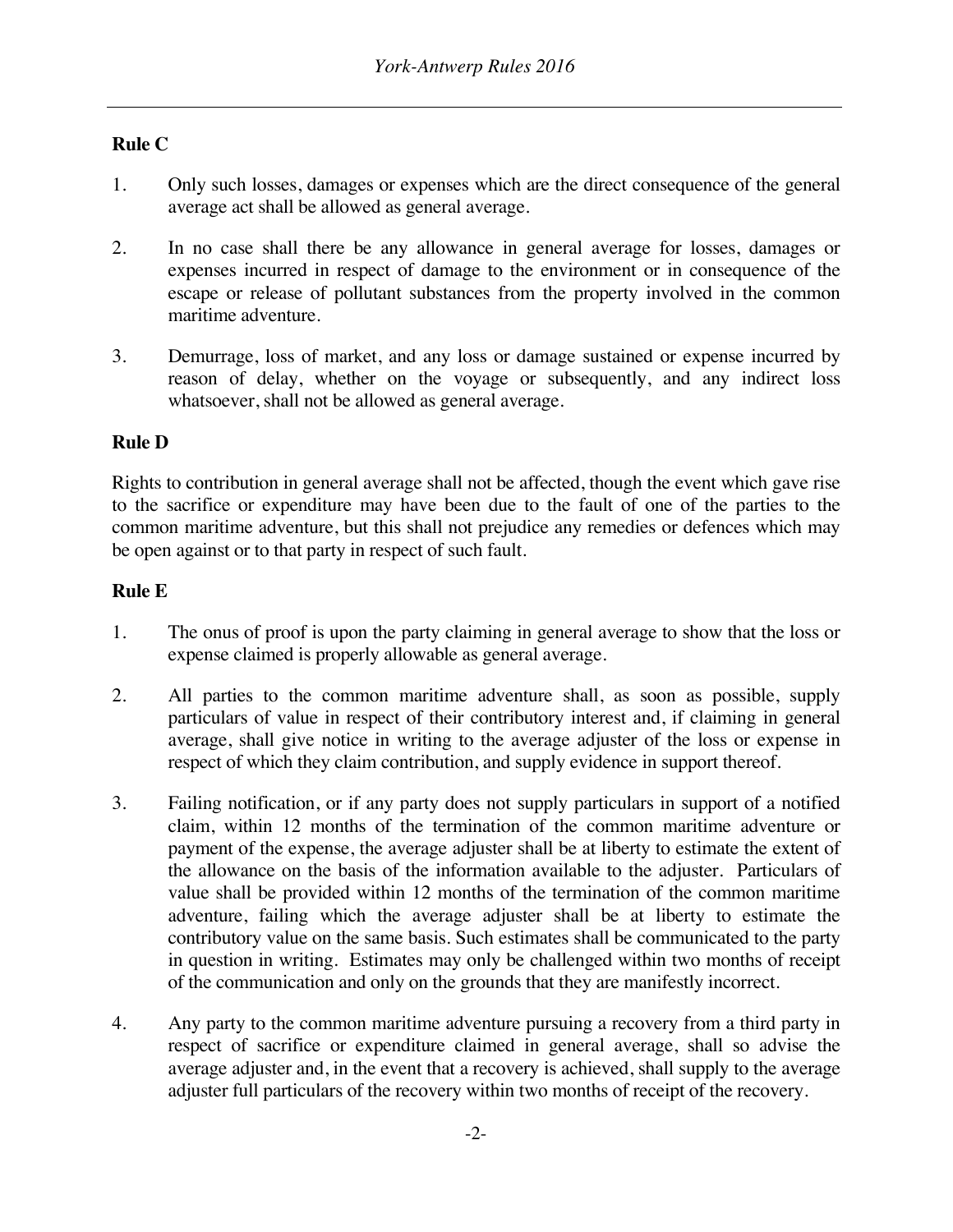# **Rule F**

Any additional expense incurred in place of another expense which would have been allowable as general average shall be deemed to be general average and so allowed without regard to the saving, if any, to other interests, but only up to the amount of the general average expense avoided.

# **Rule G**

- 1. General average shall be adjusted as regards both loss and contribution upon the basis of values at the time and place when and where the common maritime adventure ends.
- 2. This rule shall not affect the determination of the place at which the average adjustment is to be prepared.
- 3. When a ship is at any port or place in circumstances which would give rise to an allowance in general average under the provisions of Rules X and XI, and the cargo or part thereof is forwarded to destination by other means, rights and liabilities in general average shall, subject to cargo interests being notified if practicable, remain as nearly as possible the same as they would have been in the absence of such forwarding, as if the common maritime adventure had continued in the original ship for so long as justifiable under the contract of carriage and the applicable law.
- 4. The proportion attaching to cargo of the allowances made in general average by reason of applying the third paragraph of this Rule shall be limited to the cost which would have been borne by the owners of cargo if the cargo had been forwarded at their expense. This limit shall not apply to any allowances made under Rule F.

# **Rule I – Jettison of Cargo**

No jettison of cargo shall be allowed as general average, unless such cargo is carried in accordance with the recognised custom of the trade.

# **Rule II – Loss or Damage by Sacrifices for the Common Safety**

Loss of or damage to the property involved in the common maritime adventure by or in consequence of a sacrifice made for the common safety, and by water which goes down a ship's hatches opened or other opening made for the purpose of making a jettison for the common safety, shall be allowed as general average.

# **Rule III – Extinguishing Fire on Shipboard**

Damage done to a ship and cargo, or either of them, by water or otherwise, including damage by beaching or scuttling a burning ship, in extinguishing a fire on board the ship, shall be allowed as general average; except that no allowance shall be made for damage by smoke however caused or by heat of the fire.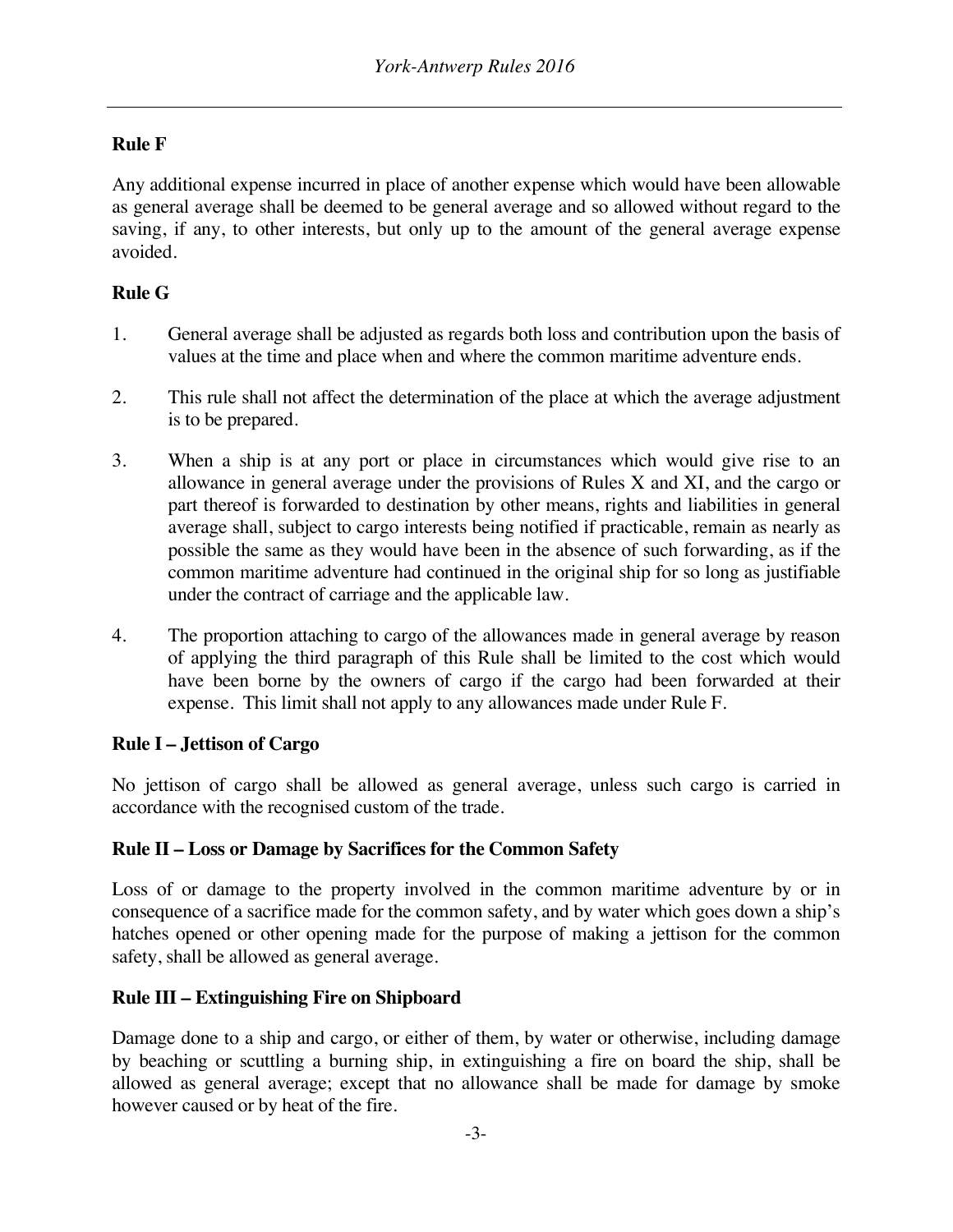# **Rule IV – Cutting Away Wreck**

Loss or damage sustained by cutting away wreck or parts of the ship which have been previously carried away or are effectively lost by accident shall not be allowed as general average.

### **Rule V – Voluntary Stranding**

When a ship is intentionally run on shore for the common safety, whether or not she might have been driven on shore, the consequent loss or damage to the property involved in the common maritime adventure shall be allowed in general average.

### **Rule VI – Salvage Remuneration**

- (a) Expenditure incurred by the parties to the common maritime adventure in the nature of salvage, whether under contract or otherwise, shall be allowed in general average provided that the salvage operations were carried out for the purpose of preserving from peril the property involved in the common maritime adventure and subject to the provisions of paragraphs (b), (c) and (d)
- (b) Notwithstanding (a) above, where the parties to the common maritime adventure have separate contractual or legal liability to salvors, salvage shall only be allowed should any of the following arise:

 (i) there is a subsequent accident or other circumstances resulting in loss or damage to property during the voyage that results in significant differences between salved and contributory values,

(ii) there are significant general average sacrifices,

 (iii) salved values are manifestly incorrect and there is a significantly incorrect apportionment of salvage expenses,

 (iv) any of the parties to the salvage has paid a significant proportion of salvage due from another party,

 (v) a significant proportion of the parties have satisfied the salvage claim on substantially different terms, no regard being had to interest, currency correction or legal costs of either the salvor or the contributing interest.

(c) Salvage expenditures referred to in paragraph (a) above shall include any salvage remuneration in which the skill and efforts of the salvors in preventing or minimising damage to the environment such as is referred to in Article 13 paragraph 1(b) of the International Convention on Salvage, 1989 have been taken into account.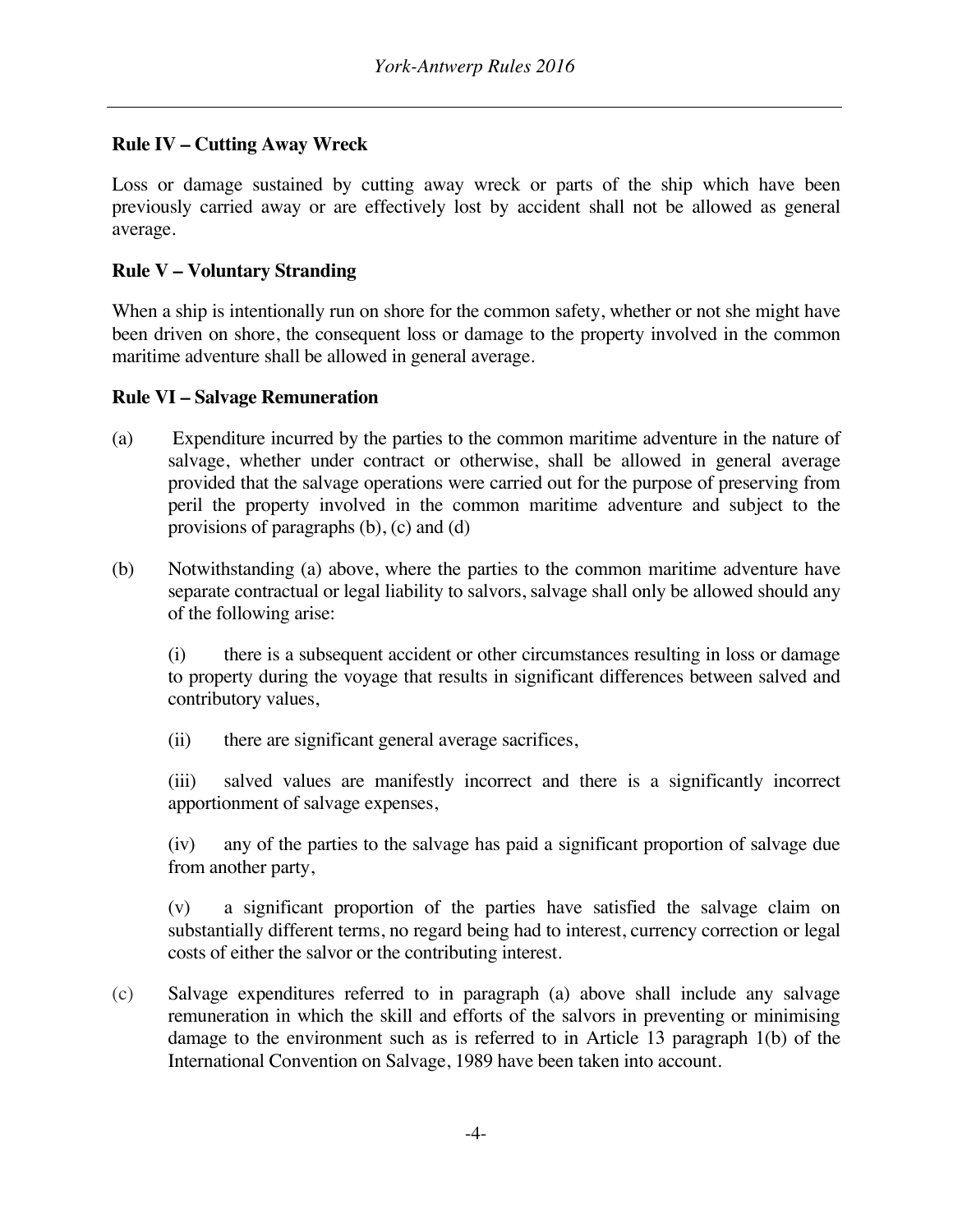(d) Special compensation payable to a salvor by the shipowner under Article 14 of the International Convention on Salvage, 1989 to the extent specified in paragraph 4 of that Article or under any other provision similar in substance (such as SCOPIC) shall not be allowed in general average and shall not be considered a salvage expenditure as referred to in paragraph (a) of this Rule.

# **Rule VII – Damage to Machinery and Boilers**

Damage caused to any machinery and boilers of a ship which is ashore and in a position of peril, in endeavouring to refloat, shall be allowed in general average when shown to have arisen from an actual intention to float the ship for the common safety at the risk of such damage; but where a ship is afloat no loss or damage caused by working the propelling machinery and boilers shall in any circumstances be allowed as general average.

# **Rule VIII – Expenses Lightening a Ship when Ashore, and Consequent Damage**

When a ship is ashore and cargo and ship's fuel and stores or any of them are discharged as a general average act, the extra cost of lightening, lighter hire and reshipping (if incurred), and any loss or damage to the property involved in the common maritime adventure in consequence thereof, shall be allowed as general average.

# **Rule IX – Cargo, Ship's Materials and Stores Used for Fuel**

Cargo, ship's materials and stores, or any of them, necessarily used for fuel for the common safety at a time of peril shall be allowed as general average, but when such an allowance is made for the cost of ship's materials and stores the general average shall be credited with the estimated cost of the fuel which would otherwise have been consumed in prosecuting the intended voyage.

# **Rule X – Expenses at Port of Refuge, etc.**

(a) (i) When a ship shall have entered a port or place of refuge or shall have returned to her port or place of loading in consequence of accident, sacrifice or other extraordinary circumstances which render that necessary for the common safety, the expenses of entering such port or place shall be allowed as general average; and when she shall have sailed thence with her original cargo, or a part of it, the corresponding expenses of leaving such port or place consequent upon such entry or return shall likewise be allowed as general average.

 (ii) When a ship is at any port or place of refuge and is necessarily removed to another port or place because repairs cannot be carried out in the first port or place, the provisions of this Rule shall be applied to the second port or place as if it were a port or place of refuge and the cost of such removal including temporary repairs and towage shall be allowed as general average. The provisions of Rule XI shall be applied to the prolongation of the voyage occasioned by such removal.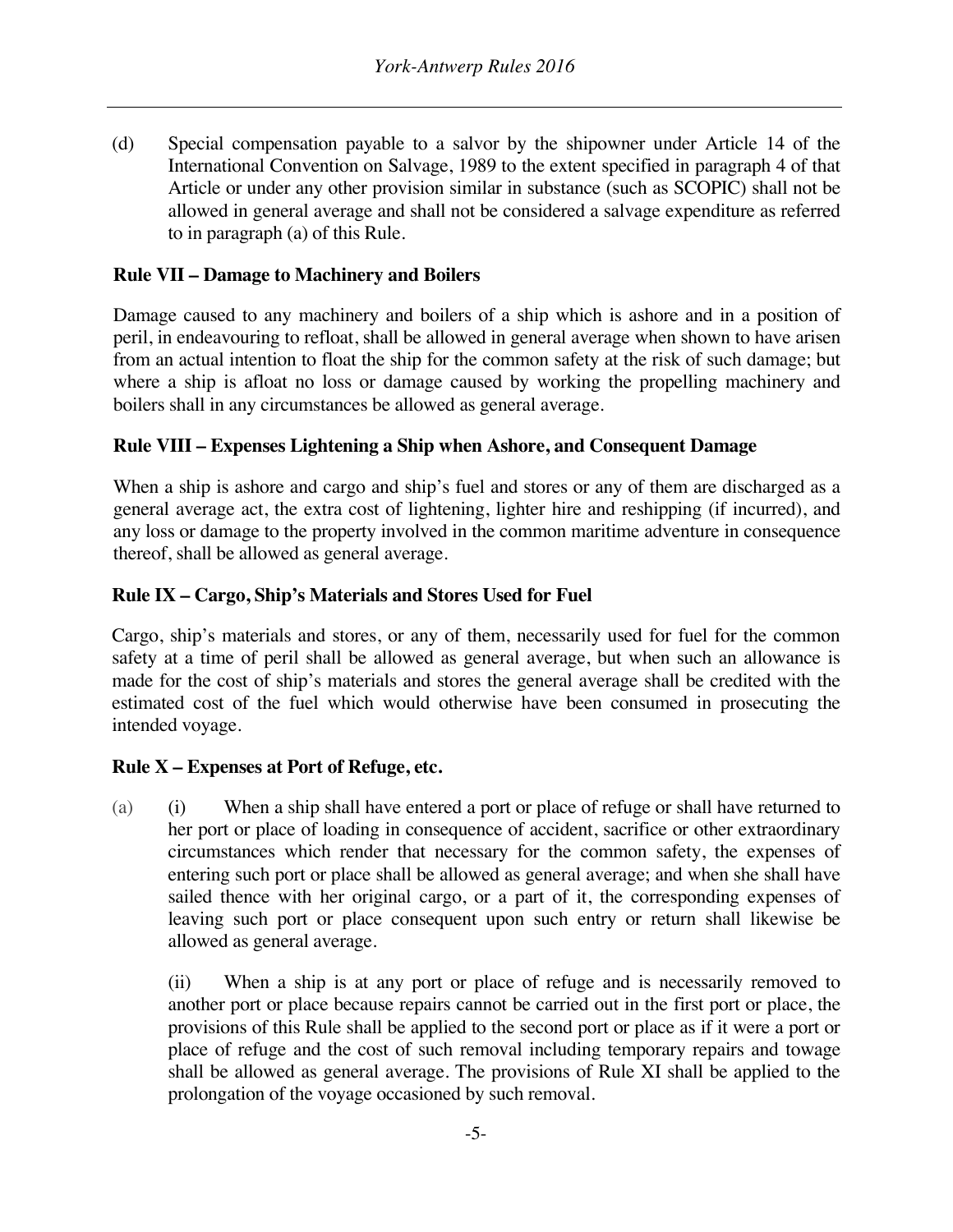(b) (i) The cost of handling on board or discharging cargo, fuel or stores, whether at a port or place of loading, call or refuge, shall be allowed as general average when the handling or discharge was necessary for the common safety or to enable damage to the ship caused by sacrifice or accident to be repaired, if the repairs were necessary for the safe prosecution of the voyage, except in cases where the damage to the ship is discovered at a port or place of loading or call without any accident or other extraordinary circumstances connected with such damage having taken place during the voyage.

 (ii) The cost of handling on board or discharging cargo, fuel or stores shall not be allowable as general average when incurred solely for the purpose of restowage due to shifting during the voyage, unless such restowage is necessary for the common safety.

- (c) Whenever the cost of handling or discharging cargo, fuel or stores is allowable as general average, the costs of storage, including insurance if reasonably incurred, reloading and stowing of such cargo, fuel or stores shall likewise be allowed as general average. The provisions of Rule XI shall apply to the extra period of detention occasioned by such reloading or restowing.
- (d) When the ship is condemned or does not proceed on her original voyage, storage expenses shall be allowed as general average only up to the date of the ship's condemnation or of the abandonment of the voyage or up to the date of completion of discharge of cargo if the condemnation or abandonment takes place before that date.

# **Rule XI – Wages and Maintenance of Crew and Other Expenses Putting in to and at a Port of Refuge, etc.**

- (a) Wages and maintenance of master, officers and crew reasonably incurred and fuel and stores consumed during the prolongation of the voyage occasioned by a ship entering a port or place of refuge or returning to her port or place of loading shall be allowed as general average when the expenses of entering such port or place are allowable in general average in accordance with Rule  $X(a)$ .
- (b) (i) When a ship shall have entered or been detained in any port or place in consequence of accident, sacrifice or other extra-ordinary circumstances which render that entry or detention necessary for the common safety, or to enable damage to the ship caused by sacrifice or accident to be repaired, if the repairs were necessary for the safe prosecution of the voyage, the wages and maintenance of the master, officers and crew reasonably incurred during the extra period of detention in such port or place until the ship shall or should have been made ready to proceed upon her voyage, shall be allowed in general average.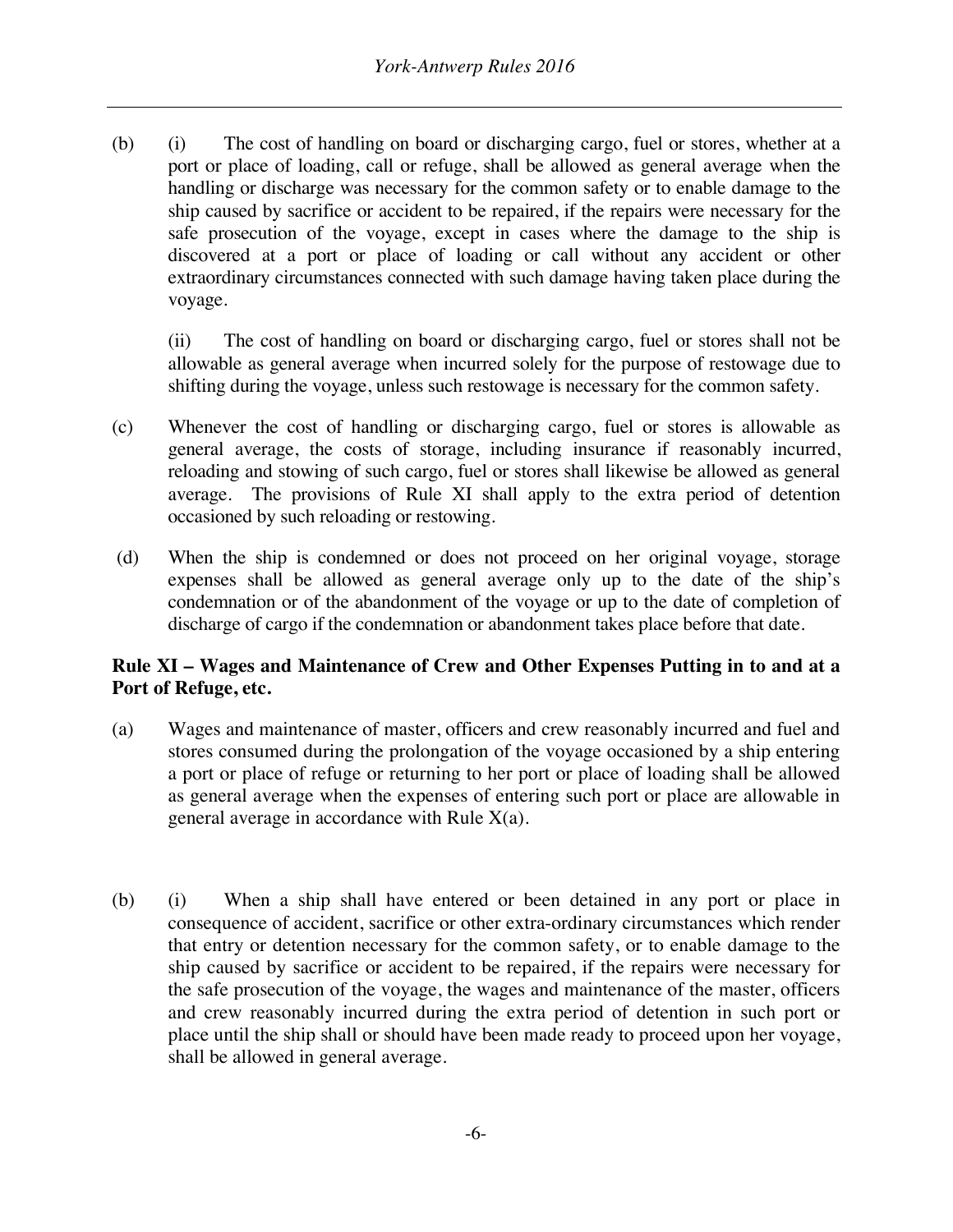(ii) Fuel and stores consumed during the extra period of detention shall be allowed as general average, except such fuel and stores as are consumed in effecting repairs not allowable in general average.

 (iii) Port charges incurred during the extra period of detention shall likewise be allowed as general average except such charges as are incurred solely by reason of repairs not allowable in general average.

 (iv) Provided that when damage to the ship is discovered at a port or place of loading or call without any accident or other extraordinary circumstance connected with such damage having taken place during the voyage, then the wages and maintenance of master, officers and crew and fuel and stores consumed and port charges incurred during the extra detention for repairs to damages so discovered shall not be allowable as general average, even if the repairs are necessary for the safe prosecution of the voyage.

 (v) When the ship is condemned or does not proceed on her original voyage, the wages and maintenance of the master, officers and crew and fuel and stores consumed and port charges shall be allowed as general average only up to the date of the ship's condemnation or of the abandonment of the voyage or up to the date of completion of discharge of cargo if the condemnation or abandonment takes place before that date.

(c) (i) For the purpose of these Rules wages shall include all payments made to or for the benefit of the master, officers and crew, whether such payments be imposed by law upon the shipowners or be made under the terms of articles of employment.

 (ii) For the purpose of these Rules, port charges shall include all customary or additional expenses incurred for the common safety or to enable a vessel to enter or remain at a port of refuge or call in the circumstances outlined in Rule XI(b)(i).

(d) The cost of measures undertaken to prevent or minimise damage to the environment shall be allowed in general average when incurred in any or all of the following circumstances:

 (i) as part of an operation performed for the common safety which, had it been undertaken by a party outside the common maritime adventure, would have entitled such party to a salvage reward;

 (ii) as a condition of entry into or departure from any port or place in the circumstances prescribed in Rule X(a);

 (iii) as a condition of remaining at any port or place in the circumstances prescribed in Rule XI(b), provided that when there is an actual escape or release of pollutant substances, the cost of any additional measures required on that account to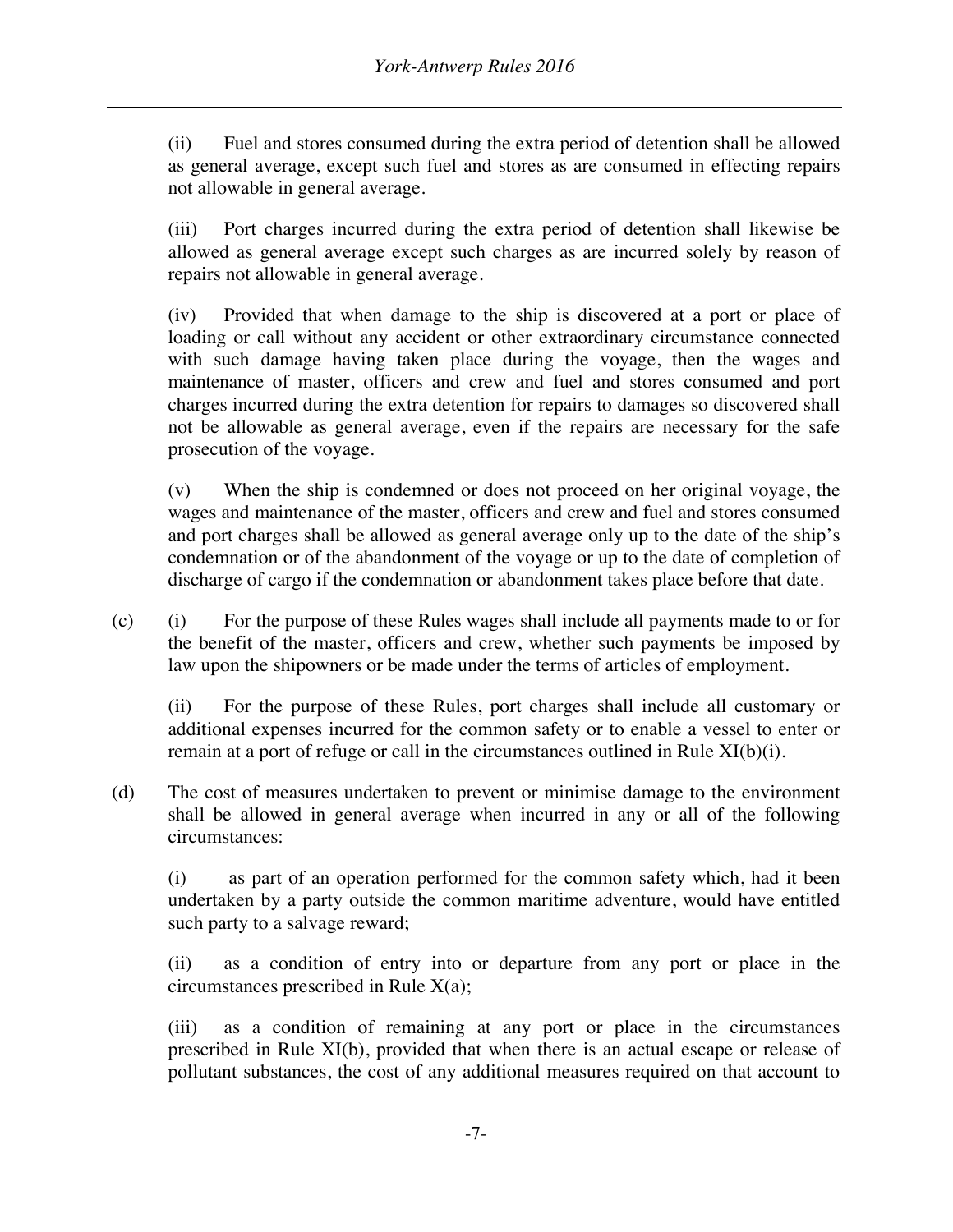prevent or minimise pollution or environmental damage shall not be allowed as general average;

 (iv) necessarily in connection with the handling on board, discharging, storing or reloading of cargo, fuel or stores whenever the cost of those operations is allowable as general average.

#### **Rule XII – Damage to Cargo in Discharging, etc.**

Damage to or loss of cargo, fuel or stores sustained in consequence of their handling, discharging, storing, reloading and stowing shall be allowed as general average, when and only when the cost of those measures respectively is allowed as general average.

### **Rule XIII – Deductions from Cost of Repairs**

- (a) Repairs to be allowed in general average shall not be subject to deductions in respect of "new for old" where old material or parts are replaced by new unless the ship is over fifteen years old in which case there shall be a deduction of one third. The deductions shall be regulated by the age of the ship from the 31st December of the year of completion of construction to the date of the general average act, except for insulation, life and similar boats, communications and navigational apparatus and equipment, machinery and boilers for which the deductions shall be regulated by the age of the particular parts to which they apply.
- (b) The deductions shall be made only from the cost of the new material or parts when finished and ready to be installed in the ship. No deduction shall be made in respect of provisions, stores, anchors and chain cables. Drydock and slipway dues and costs of shifting the ship shall be allowed in full.
- (c) The costs of cleaning, painting or coating of bottom shall not be allowed in general average unless the bottom has been painted or coated within the 24 months preceding the date of the general average act in which case one half of such costs shall be allowed.

# **Rule XIV – Temporary Repairs**

- (a) Where temporary repairs are effected to a ship at a port of loading, call or refuge, for the common safety, or of damage caused by general average sacrifice, the cost of such repairs shall be allowed as general average.
- (b) Where temporary repairs of accidental damage are effected in order to enable the common maritime adventure to be completed, the cost of such repairs shall be allowed as general average without regard to the saving, if any, to other interests, but only up to the saving in expense which would have been incurred and allowed in general average if such repairs had not been effected there.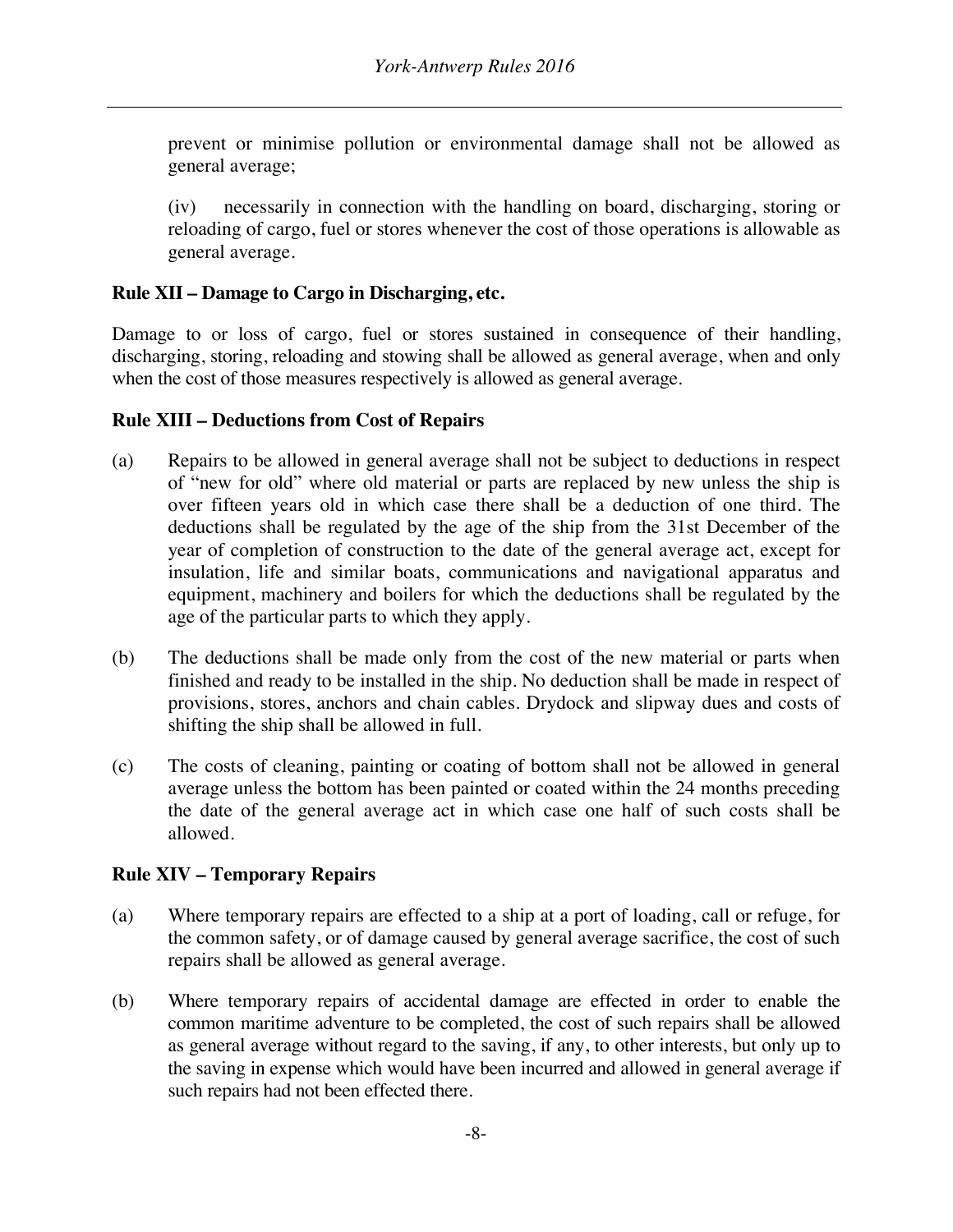(c) No deductions "new for old" shall be made from the cost of temporary repairs allowable as general average.

# **Rule XV – Loss of Freight**

Loss of freight arising from damage to or loss of cargo shall be allowed as general average, either when caused by a general average act, or when the damage to or loss of cargo is so allowed.

Deduction shall be made from the amount of gross freight lost, of the charges which the owner thereof would have incurred to earn such freight, but has, in consequence of the sacrifice, not incurred.

### **Rule XVI – Amount to be Allowed for Cargo Lost or Damaged by Sacrifice**

(a) (i) The amount to be allowed as general average for damage to or loss of cargo sacrificed shall be the loss which has been sustained thereby based on the value at the time of discharge, ascertained from the commercial invoice rendered to the receiver or if there is no such invoice from the shipped value. Such commercial invoice may be deemed by the average adjuster to reflect the value at the time of discharge irrespective of the place of final delivery under the contract of carriage.

 (ii) The value at the time of discharge shall include the cost of insurance and freight except insofar as such freight is at the risk of interests other than the cargo.

(b) When cargo so damaged is sold and the amount of the damage has not been otherwise agreed, the loss to be allowed in general average shall be the difference between the net proceeds of sale and the net sound value as computed in the first paragraph of this Rule.

# **Rule XVII – Contributory Values**

(a) (i) The contribution to a general average shall be made upon the actual net values of the property at the termination of the common maritime adventure except that the value of cargo shall be the value at the time of discharge, ascertained from the commercial invoice rendered to the receiver or if there is no such invoice from the shipped value. Such commercial invoice may be deemed by the average adjuster to reflect the value at the time of discharge irrespective of the place of final delivery under the contract of carriage.

 (ii) The value of the cargo shall include the cost of insurance and freight unless and insofar as such freight is at the risk of interests other than the cargo, deducting therefrom any loss or damage suffered by the cargo prior to or at the time of discharge. Any cargo may be excluded from contributing to general average should the average adjuster consider that the cost of including it in the adjustment would be likely to be disproportionate to its eventual contribution.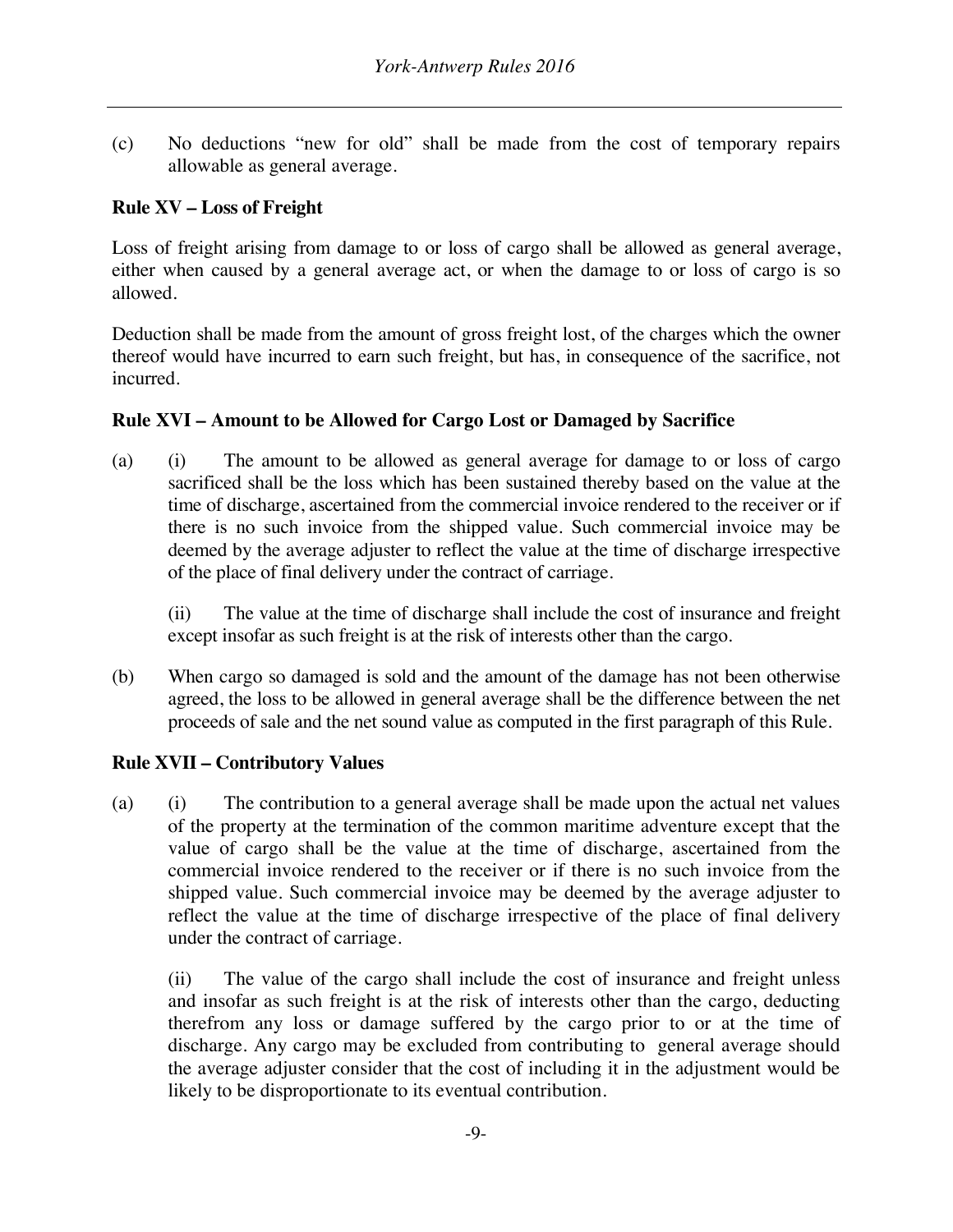(iii) The value of the ship shall be assessed without taking into account the beneficial or detrimental effect of any demise or time charterparty to which the ship may be committed.

- (b) To these values shall be added the amount allowed as general average for property sacrificed, if not already included, deduction being made from the freight and passage money at risk of such charges and crew's wages as would not have been incurred in earning the freight had the ship and cargo been totally lost at the date of the general average act and have not been allowed as general average; deduction being also made from the value of the property of all extra charges incurred in respect thereof subsequently to the general average act, except such charges as are allowed in general average. Where payment for salvage services has not been allowed as general average by reason of paragraph (b) of Rule VI, deductions in respect of payment for salvage services shall be limited to the amount paid to the salvors including interest and salvors' costs.
- (c) In the circumstances envisaged in the third paragraph of Rule G, the cargo and other property shall contribute on the basis of its value upon delivery at original destination unless sold or otherwise disposed of short of that destination, and the ship shall contribute upon its actual net value at the time of completion of discharge of cargo.
- (d) Where cargo is sold short of destination, however, it shall contribute upon the actual net proceeds of sale, with the addition of any amount allowed as general average.
- (e) Mails, passengers' luggage and accompanied personal effects and accompanied private motor vehicles shall not contribute to general average.

# **Rule XVIII – Damage to Ship**

The amount to be allowed as general average for damage or loss to the ship, her machinery and/or gear caused by a general average act shall be as follows:

(a) When repaired or replaced,

The actual reasonable cost of repairing or replacing such damage or loss, subject to deductions in accordance with Rule XIII;

(b) When not repaired or replaced,

The reasonable depreciation arising from such damage or loss, but not exceeding the estimated cost of repairs. But where the ship is an actual total loss or when the cost of repairs of the damage would exceed the value of the ship when repaired, the amount to be allowed as general average shall be the difference between the estimated sound value of the ship after deducting therefrom the estimated cost of repairing damage which is not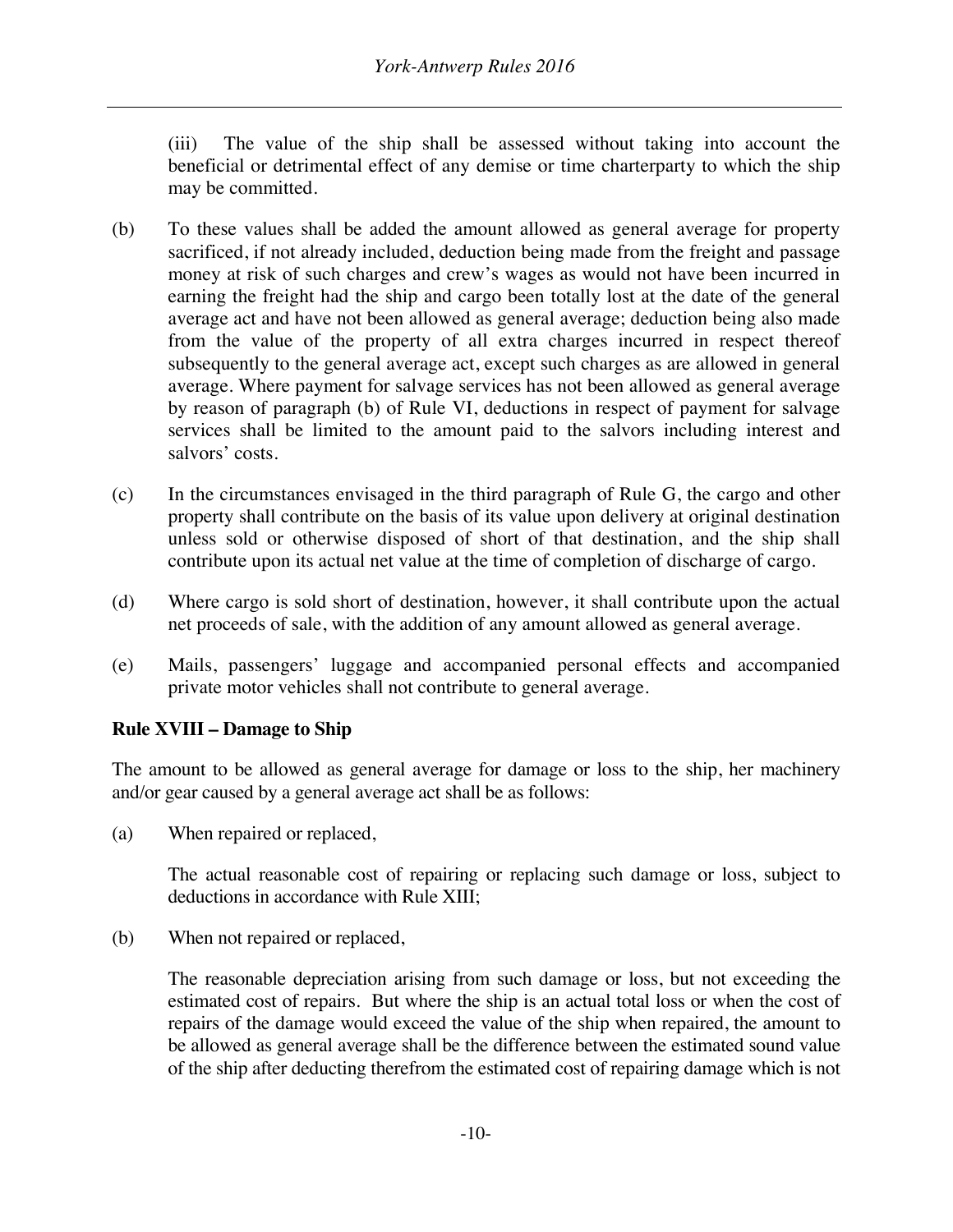general average and the value of the ship in her damaged state which may be measured by the net proceeds of sale, if any.

# **Rule XIX – Undeclared or Wrongfully Declared Cargo**

- (a) Damage or loss caused to goods loaded without the knowledge of the shipowner or his agent or to goods wilfully misdescribed at the time of shipment shall not be allowed as general average, but such goods shall remain liable to contribute, if saved.
- (b) Where goods have been wrongfully declared at the time of shipment at a value which is lower than their real value, any general average loss or damage shall be allowed on the basis of their declared value, but such goods shall contribute on the basis of their actual value.

# **Rule XX – Provision of Funds**

- (a) The capital loss sustained by the owners of goods sold for the purpose of raising funds to defray general average disbursements shall be allowed in general average.
- (b) The cost of insuring general average disbursements shall be allowed in general average.

# **Rule XXI – Interest on Losses Allowed in General Average**

- (a) Interest shall be allowed on expenditure, sacrifices and allowances in general average until three months after the date of issue of the general average adjustment, due allowance being made for any payment on account by the contributory interests or from the general average deposit fund.
- (b) The rate for calculating interest accruing during each calendar year shall be the 12 month ICE LIBOR for the currency in which the adjustment is prepared, as announced on the first banking day of that calendar year, increased by four percentage points. If the adjustment is prepared in a currency for which no ICE LIBOR is announced, the rate shall be the 12-month US Dollar ICE LIBOR, increased by four percentage points.

# **Rule XXII – Treatment of Cash Deposits**

- (a) Where cash deposits have been collected in respect of general average, salvage or special charges, such sums shall be remitted forthwith to the average adjuster who shall deposit the sums into a special account, earning interest where possible, in the name of the average adjuster.
- (b) The special account shall be constituted in accordance with the law regarding client or third party funds applicable in the domicile of the average adjuster. The account shall be held separately from the average adjuster's own funds, in trust or in compliance with similar rules of law providing for the administration of the funds of third parties.